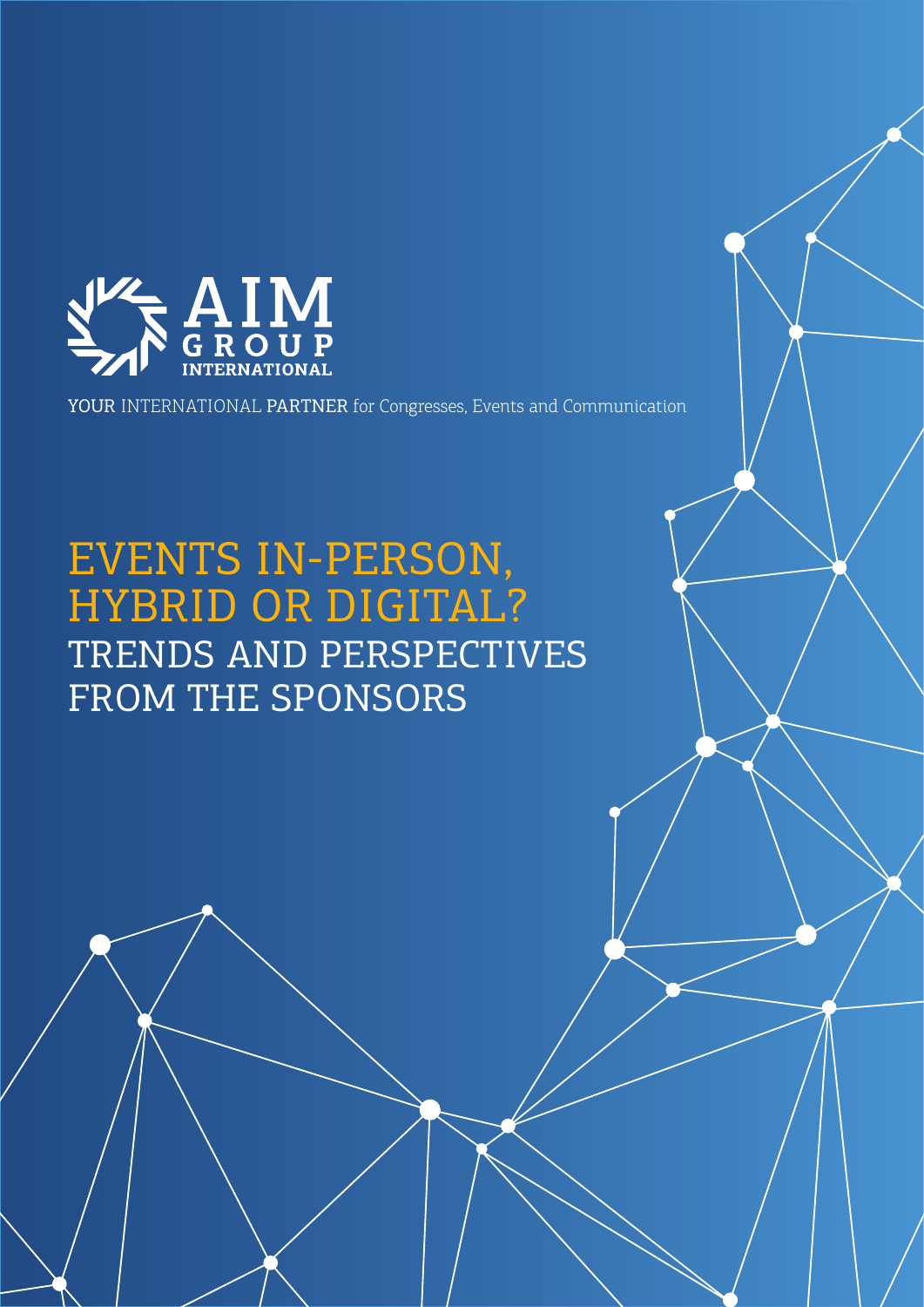



We are at a turning point, with the reopening of in-person events and the planning of events for next autumn. At this juncture, we considered it would be useful to ask corporate decision makers who sponsor events to understand their attitudes and desires and devise solutions and projects more in line with the expectations of the market. The survey Events in-person, hybrid or digital? Trends and perspectives from the Sponsors captured the viewpoints from over 200 representatives of pharmaceutical and biopharma companies from across all therapeutic areas.

 $\overline{1}$  forward. From the analysis of the responses and from the The results of the survey are very interesting and encouraging because they reveal first and foremost that companies continue to believe in the benefits of in-person events and are keen to invest in this tool going dialogue that we carried out with company representatives, we clearly noticed a strong trend to favour the return to in-person events, or at least to some sort of hybrid formats. In addition we noted that enriching virtual aspects of meetings with new engagement tools was also considered important. With this in mind, we can predict that events next autumn will involve a **move towards** 

more sophisticated event features, which we are calling "an **augmented event**". This combines some typical advantages of the online platform - such as access anywhere, any day and time and an expansion of the audience – combined with the strengths of in-persons events with an ability to involve delegates, transmit content more effectively and **strengthen networking** and relationships. The pandemic will act as a game changer for the events market, where the experimentation, innovation, flexibility and courage evident during the pandemic, is now paving the way for new formats to evolve, adapting them even more to the specific needs of each target and client. The new formats are also drawing inspiration from different sectors such as TV, gaming, trade fairs, etc.), allowing the event organisers identify the best solution to obtain the desired results, changing not only the format (in-person, virtual or hybrid) but also the duration and schedule planning, the interaction among participants, the communication before, during and after the event. In short, we are seeing several positive signs that suggest that, once the pandemic is over, that events will emerge from the crisis stronger and even more effective.

> EVENTS IN-PERSON, HYBRID OR DIGITAL? TRENDS AND PERSPECTIVES FROM THE SPONSORS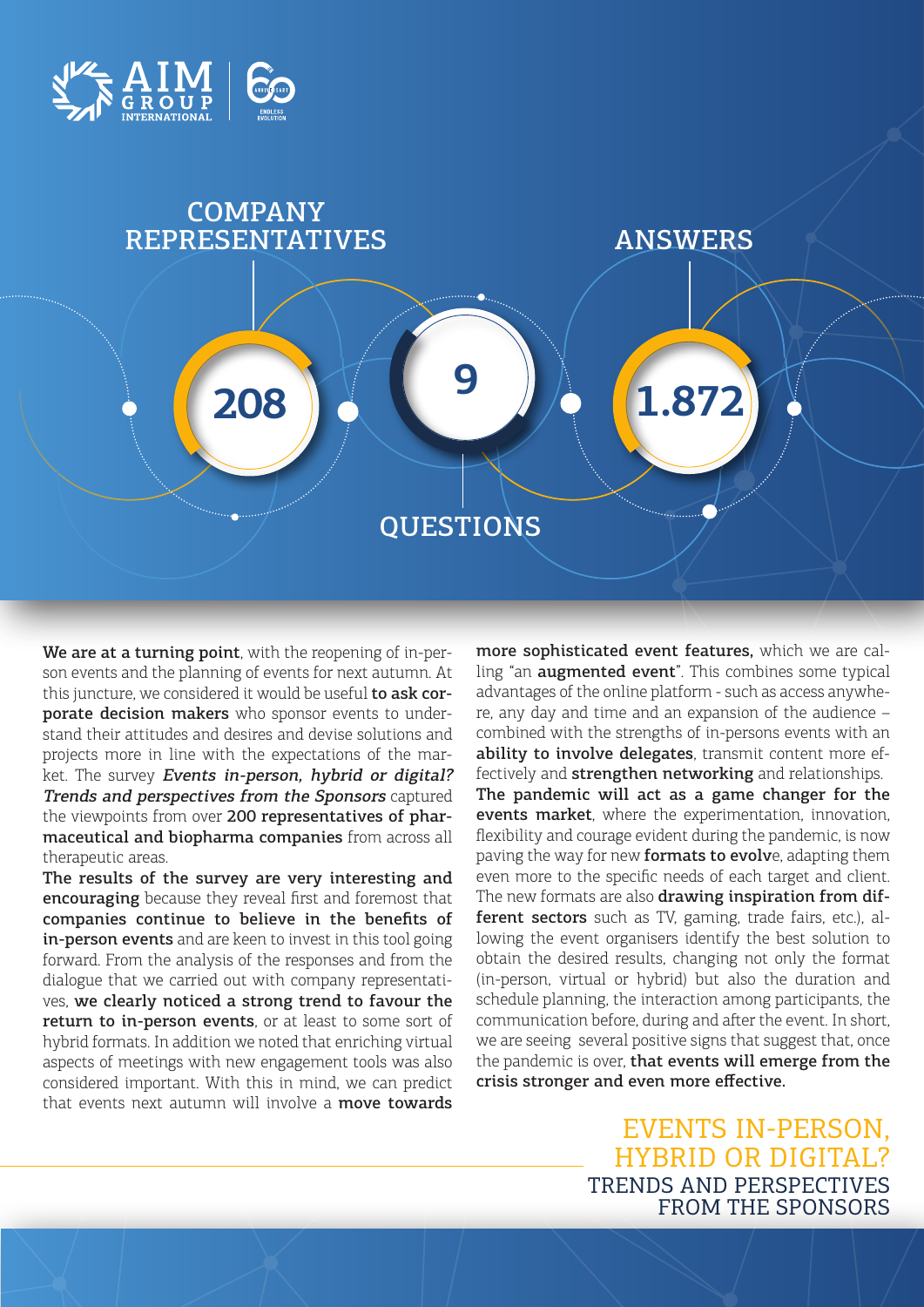## THERAPEUTICS AREAS

ALLERGOLOGY ALTERNATIVE MEDICINES ANAESTHESIA AND INTENSIVE CARE ANGIOLOGY BIOTECHNOLOGY CARDIOVASCULAR **DENTISTRY** DERMATOLOGY DIABETOLOGY EMERGENCY MEDICINE ENDOCRINOLOGY GASTROENTEROLOGY GENERAL MEDICINE GENERAL SURGERY **GENETICS** GERIATRY GYNECOLOGY HAEMATOLOGY HYPERTENSION IMMUNOLOGY INFECTIOUS DISEASES INTERNAL MEDICINE NEPHROLOGY NEUROLOGY NEURORADIOLOGY ONCOLOGY OPHTHALMOLOGY **ORTHOPEDICS OTHERS** OTOLARINGOLOGY MEDICINE PAEDIATRICS PALLIATIVE CARE / PAIN THERAPY PATHOLOGY PHARMACOLOGY /PHARMACY PLASTIC SURGERY PNEUMOLOGY / RESPIRATORY DISEASE PSYCHIATRY RADIOLOGY REHABILITATION RHEUMATOLOGY SPORT MEDICINE UROLOGY/ANDROLOGY

> EVENTS IN-PERSON, HYBRID OR DIGITAL?

## **8% 4% 4% 4% 10% 4% 13% 2% 23% 20% 10% 8% 10% 6% 8% 9% 1% 10% 6% 4% 1% 5% 10% 5% 1% 8% 4% 11% 9% 3% 7% 9% 18% 5% 13% 10% 17% 5% 9% 1% 5% 5%**

TRENDS AND PERSPECTIVES

FROM THE SPONSORS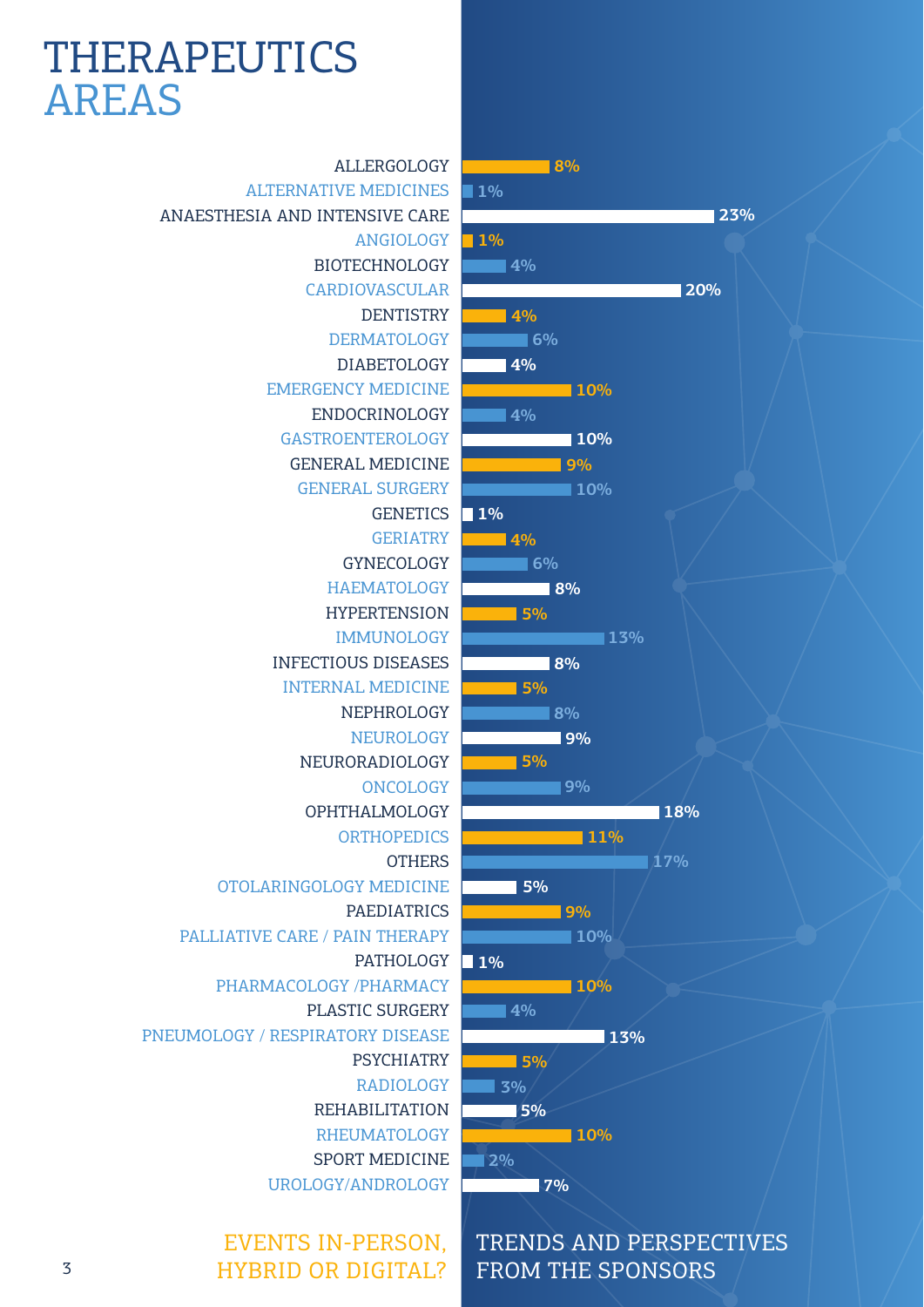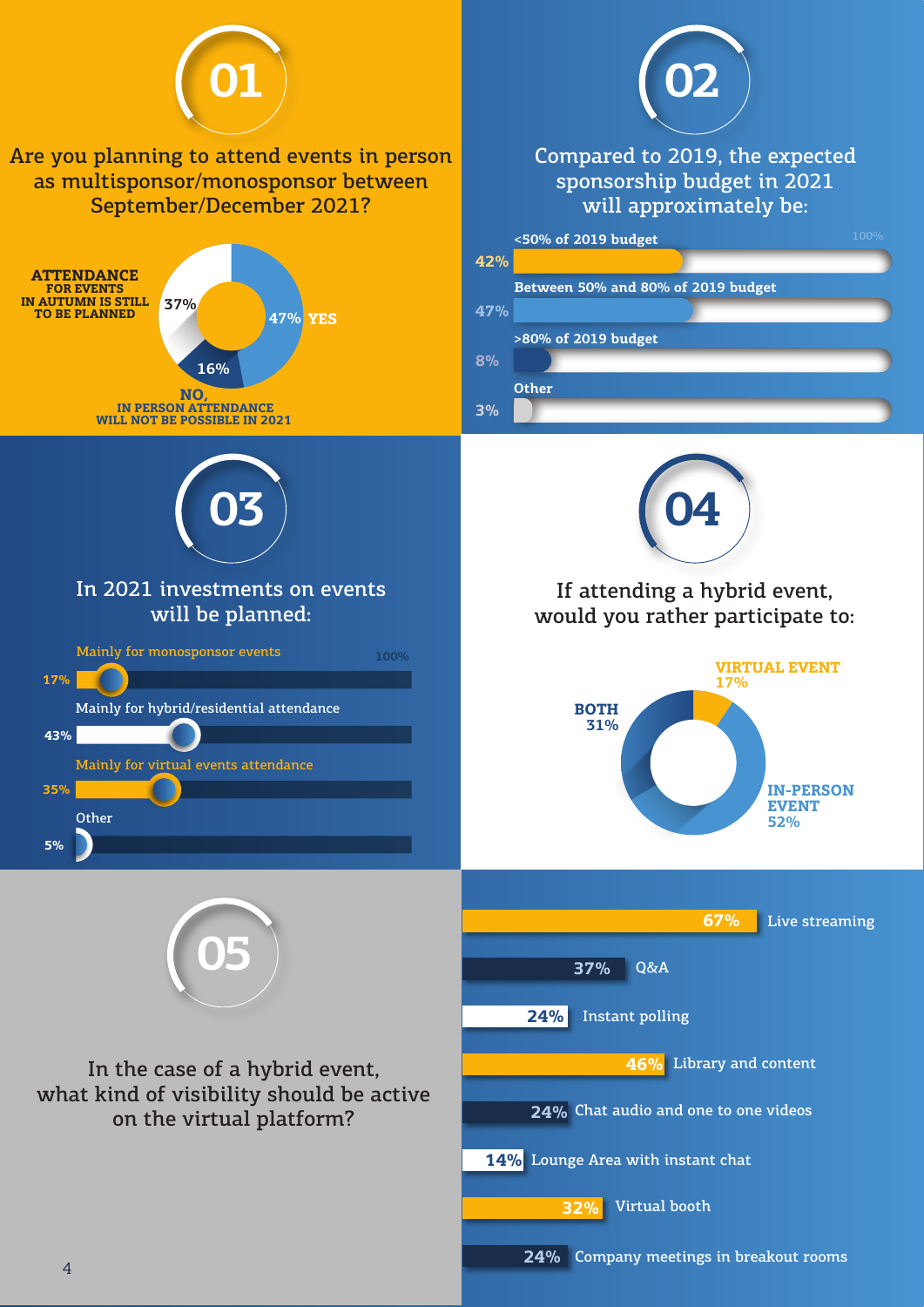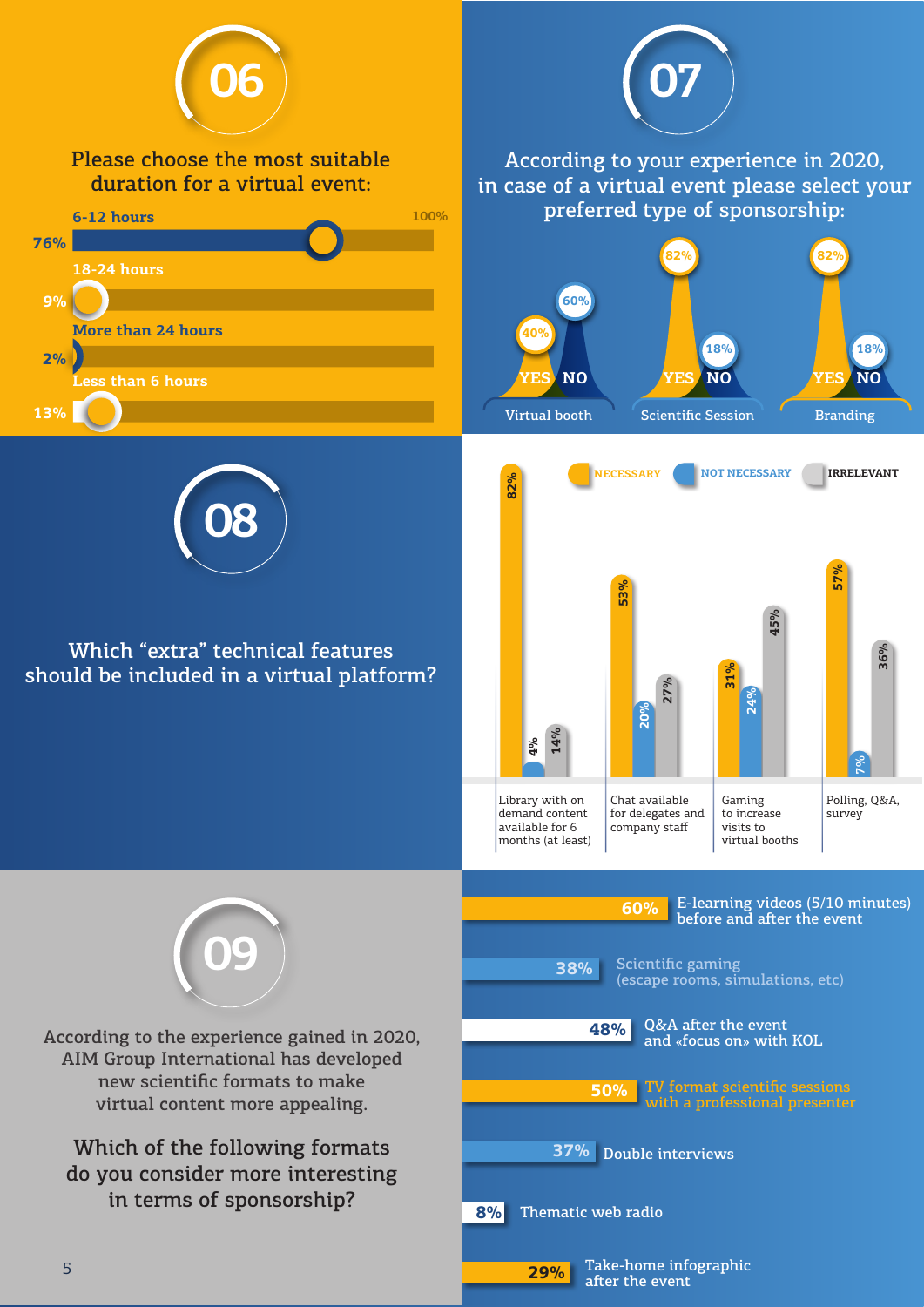## **THANKS** TO THE COMPANIES WHO RESPONDED TO OUR SURVEY

| BAUSCH & LOMB - IOM SPA              |
|--------------------------------------|
| 3M                                   |
| <b>ABBOTT</b>                        |
| ADI                                  |
| <b>ADLER ORTHO</b>                   |
| <b>AFERETICA SRL</b>                 |
| ALFASIGMA                            |
| ALK ABELLO                           |
| <b>AMGEN</b>                         |
| AMOMED PHARMA SRL                    |
| <b>B BRAUN</b>                       |
| <b>BAXTER</b>                        |
| <b>BAYER</b>                         |
| <b>BIOTEST ITALIA SRL</b>            |
| <b>BIOTRONIK ITALIA SPA</b>          |
| <b>BMS</b>                           |
| CANÈ MEDICAL TECHNOLOGY SPA          |
| <b>CARL ZEISS SPA</b>                |
| <b>CHIESI ITALIA</b>                 |
| COMPAGNIA ITALIANA OFTALMOLOGICA     |
| COOK                                 |
| DAIICHI SANKYO ITALIA SPA            |
| <b>DOC</b>                           |
| <b>DOMPÉ</b>                         |
| <b>DORC</b>                          |
| <b>EDWARDS</b>                       |
| <b>EPITECH GROUP</b>                 |
| <b>ESSITY ITALY</b>                  |
| <b>EUKON - SMT</b>                   |
| <b>EVOLUZIONE SRL</b>                |
| FRESENIUS MEDICAL CARE ITALIA S.P.A. |
| GALENO SOCIETÀ MUTUA COOPERATIVA     |
| <b>GE HEALTHCARE</b>                 |
| <b>GEM</b>                           |
| <b>GRIFOLS ITALIA S.P.A.</b>         |
| <b>GRUNENTHAL</b>                    |
| <b>GSK</b>                           |
| <b>GUERBET SPA</b>                   |
| <b>HAROL SRL</b>                     |
| <b>HEINE OPTOTECHNIK</b>             |

| <b>HUMANA</b>                      |
|------------------------------------|
| <b>INNOVA HTS</b>                  |
| <b>INTERSURGICAL SPA</b>           |
| <b>JANSSEN</b>                     |
| <b>JERGOSOFT</b>                   |
| JNJ                                |
| JOHNSON & JOHNSON SURGICAL VISION  |
| <b>KARDIA</b>                      |
| KARL STORZ ENDOSCOPIA ITALIA SRL   |
| <b>KYOWA KIRIN</b>                 |
| LABORATORI GUIDOTTI S.P.A.         |
| LABORATORIO FARMACEUTICO C.T.      |
| LUMED                              |
| <b>MEDACTA</b>                     |
| <b>MEDTRONIC</b>                   |
| MINDRAY MEDICAZL ITALY SRL         |
| MSD                                |
| MT ORTHO                           |
| <b>MULTIOSSIGEN SPA</b>            |
| NEW TECH S.P.A.                    |
| NIDEK MEDICAL SRL                  |
| <b>NOVARTIS</b>                    |
| ORGANON AT MSD                     |
| <b>PFIZER</b>                      |
| PIRAMAL CRITICAL CARE ITALIA       |
| <b>SAMOT RAGUSA ONLUS</b>          |
| <b>SANDOZ</b>                      |
| <b>SANOFI</b>                      |
| SERVIZIO DI INFORMAZIONE SANITARIA |
| PER I TESTIMONI DI GEOVA           |
| <b>SIFI</b>                        |
| <b>SUNMEDICAL</b>                  |
| <b>TAKEDA</b>                      |
| TELEFLEX                           |
| <b>TEVA</b>                        |
| THERMO FISHER SCIENTIFIC           |
| TILLOMED ITALIA S.R.L.             |
| <b>UCB</b>                         |
| VISUFARMA S.P.A.                   |
| <b>WERFEN</b>                      |
|                                    |